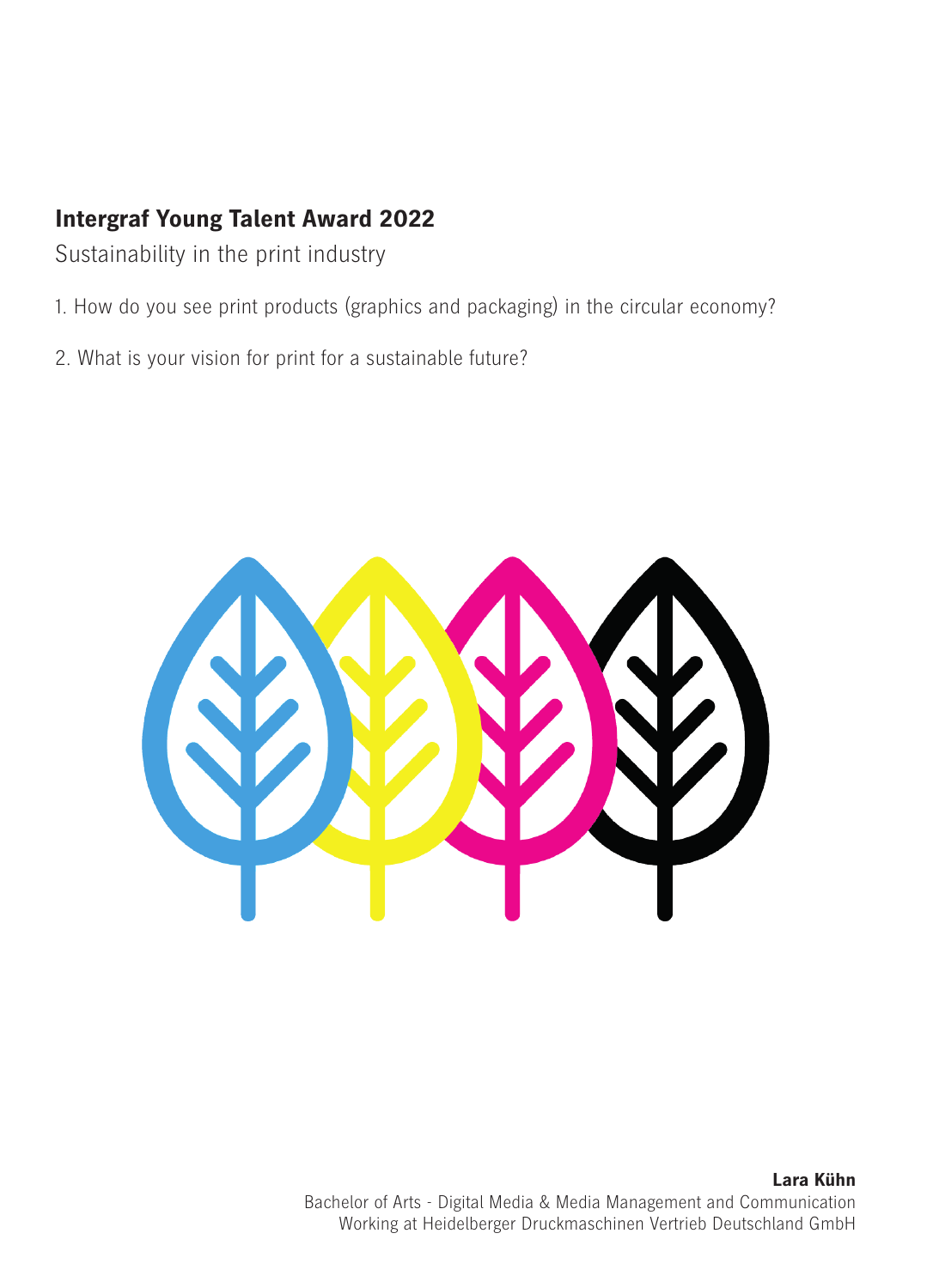The printing industry has had to constantly evolve ever since letterpress printing was invented in 1450. Customer requirements have changed over the centuries, and quality standards and productivity have risen. Sustainability is gaining importance in many industries, and this trend is slowly making its way into the print industry as well. Is 2020 now the decade for sustainability?

The first question of this entry deals with "How do you see print products (graphics and packaging) in the circular economy?".

To answer this question, a brief description of the circular economy follows, as well as a narrowing down of the areas to be considered, otherwise the given framework would no longer be adhered to. In the following, only topics that are directly related to the printing industry are considered. Topics such as the ecological balance of energy generation or the behavior of employees outside the workplace are not considered. For example, the way to work is not assessed, even if the route by bicycle without electric drive or the use of public transport would indisputably be the most sustainable solution, as would green electricity have used for production.

The circular economy describes the process of optimal use of resources, optimal use of energy and, above all, the processing and reusability of used resources. This is more topical than ever for the world's print shops. For almost three years now, the print industry has been extremely dependent on resources from other countries due to the global pandemic.

The example of paper as a resource makes it clear that almost the entire industry has procurement problems. Dependencies like this are dangerous and can threaten the existence of print shops if supplies fail and prices become excessive. A sustainable solution to this would be to work on the circular economy of products. One of the indispensable resources is the printing stock. Whether paper, cardboard or films. Recycling is the key to the circular economy. However, more and more substrate is being imported from abroad for cost reasons, which is not particularly low in emissions. Currently, people buy where available because the scarcity partly threatens livelihoods. In such situations, sustainability and the circular economy are secondary. If there were stricter guidelines or even a clearer change in consumer thinking, this would certainly be a motivation.

There are two groups of addressees who have a great influence to change something on the topic of sustainability: on the one hand, consumers, who must also accept recycled paper, and on the other hand, the industry, which must work on solutions for better recyclability of print products. Especially in the so-called Generation Z, i.e. the young adults born around the turn of the millennium, the topic of sustainability is indispensable. A survey has shown, that 47 % of those surveyed from this generation would pay more for sustainable and eco-friendly products. However, the topic of sustainability is also currently of increasing importance in the older sections of the population, and a rethink is taking place to protect the environment. So, if consumers are paying for it, why aren't print shops producing according to this principle yet?

There are certainly two reasons for this. The first one is quality. With fluctuating paper ratios, due to recycled material for example, consistent print quality is a major challenge, because paper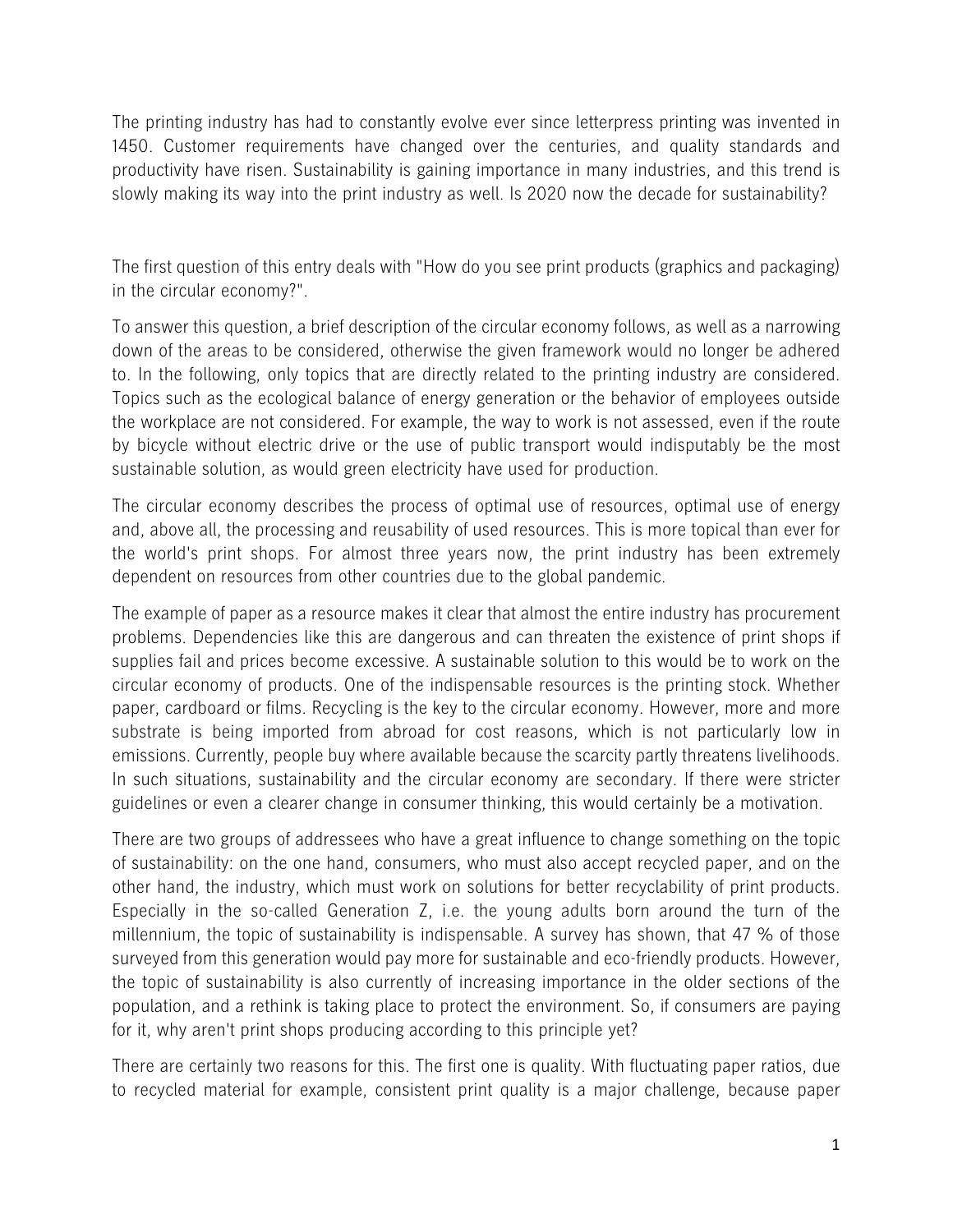quality causes color ratios to fluctuate greatly and a Pantone color could then no longer be recognized by consumers on the supermarket shelf. Many manufacturers do not want to compromise on this yet, after all it is not only Generation Z that have purchasing power.

The other reason is cost. Sustainability has not (yet) fully established itself in all households, so not all end consumers can or want to afford to buy sustainably. Status quo, products that go through the circular economy are more expensive. The raw materials have to be processed at great expense and are not yet a match for cheaply produced plastic films. Although there is a general awareness of the issue of sustainability in society, this is not yet reflected strongly enough in purchasing behavior. If, for example, two identical products were offered on a supermarket shelf, with one product being cheaper and printed in a high quality at first glance, this product would probably find more buyers, even though this packaging print has a significantly worse ecological balance.

A solution to the second problem could be regulations that subsidize companies with sustainable production. In addition, higher taxes could be levied on environmentally harmful or poorly recyclable packaging. However, this tax money would then have to flow specifically into projects that promote sustainability and environmental protection. Otherwise, the effect would become obsolete.

How does a production become more sustainable?

Certainly, the circular economy starts in the procurement for the raw materials of the production environment, in the procurement for the raw materials of the production environment. Heidelberger Druckmaschinen AG (Heidelberg) and many other press manufacturers are already pursuing Co2 neutral production. At first glance, this could be understood to mean that the machines produce without any carbon dioxide emissions. However, this is not the case. The presses are produced on a climate-neutral basis. The associated CO2 compensation certification program supports the "Sodo" reforestation project run by the non-governmental organization "World Vision" in Ethiopia, which is itself certified to the "Gold Standard". This means that the machines are produced in a Co2-neutral manner when they reach the customer. Compared to 1990, Heidelberg has reduced the energy required for the printed sheet by 40 percent. The presses are becoming ever more energy-efficient and therefore work more economically and ecologically.

In addition to reducing Co2 emissions, the responsible use of water as a valuable resource also plays an important role if the printing industry wants to become more sustainable. Water consumption is particularly high in offset printing, but water also plays a major role as a resource in other printing technologies. According to the German Federal Statistical Office, a study from 2016 values the water consumption of paper products at 8.3 %. Chemical products, which also include consumables required in the print industry, have an even greater impact. Solutions to this are to raise awareness and to question the products used.

But fortunately, there is also already progress in the development of sustainable technologies. It exists already a wide range of products on the market that promise to be more environmentally friendly.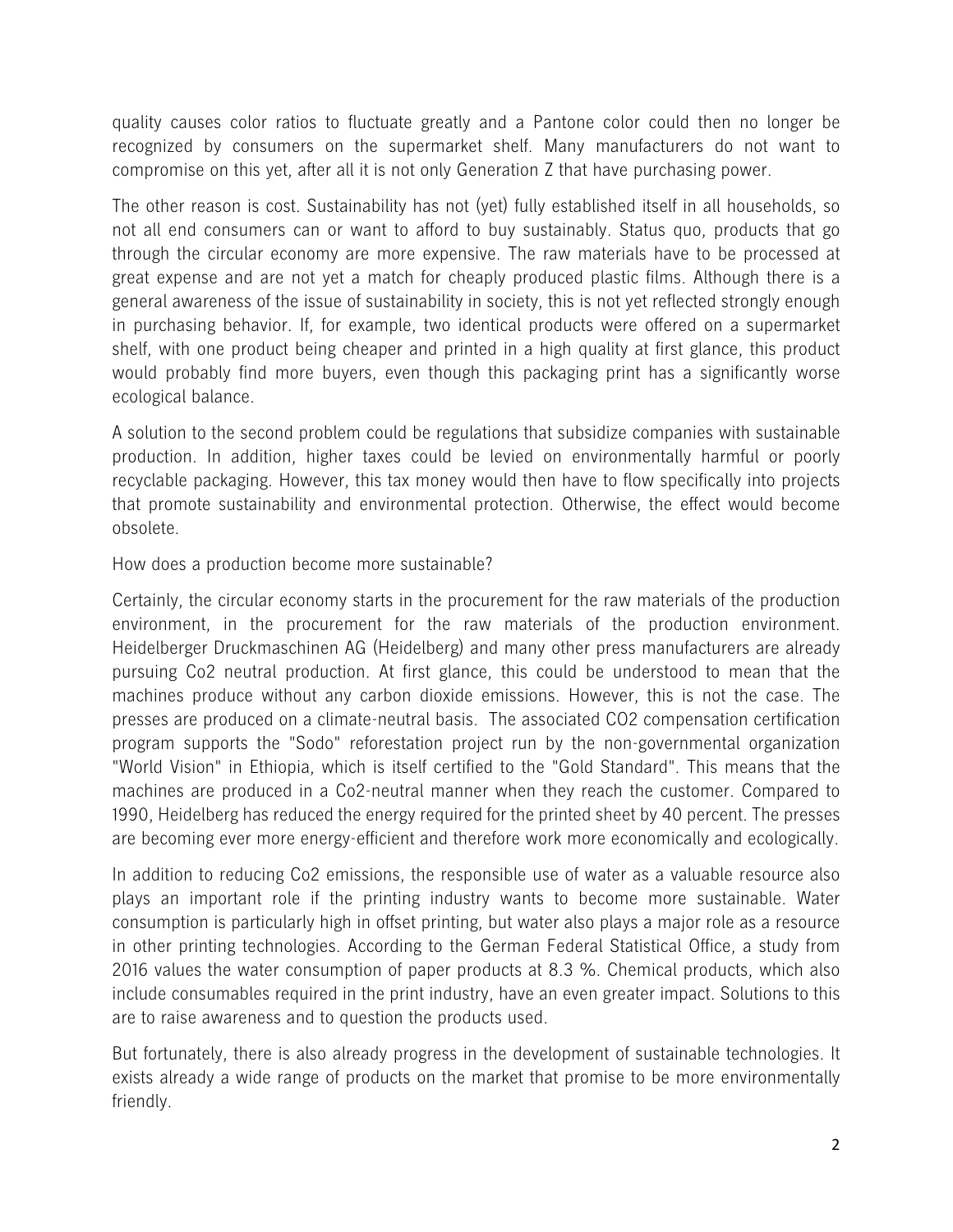The Saphira Eco product line is a segment within the Heidelberg consumables portfolio, such as water conditioner, washing agents, and inks. This ecological product line stands for lower emission values than most comparable products. In addition to ecological benefits such as reduced emissions of volatile organic compounds (VOCs), ammonia and particulate matter, Saphira Eco also stands for lower chemical consumption and less wastewater.

Another promising innovative approach with entirely natural ingredients is offered by the ink from the company PureInk. Below are some examples of the approach. PURe Ink is intended to be an environmentally friendly solution in the ink segment, completely free of toxic substances to protect producers and consumers, and of course the environment in the process. At the same time, the ink is free of fossil carbons to reduce emissions. In addition, there is no soy, coconut or palm oil in order to avoid monocultures and protect the rainforest from deforestation. Only sustainable raw materials are used and less Co2 is emitted. This is also an advantage for the circular economy because the paint can be dissolved up to 100% and is therefore enormously recyclable. At the same time, the manufacturer promises a brilliant color result and fast drying for further processing. Producers should therefore not suffer any loss of quality. PURe Ink is around three times as expensive as conventional inks, and the manufacturer is paying a good price for cradle to cradle and improved drying. However, this is perfectly feasible for print shops, as the ink content of print products is around 1-3% (cf. Christian Hoeke) and is therefore relative if it really does produce a major sustainable effect.

Heidelberg also wants to contribute to a climate-neutral and sustainable society. The goal is to increase the overall recycling rate of fiber-containing packaging to 90 percent by 2030. The main focus is on packaging that currently has a lower recyclability rate, i.e. packaging used at private households, especially those used to go. But it is not only packaging containing fibers that needs to be considered. After all, not all foils are the same. There are now nonabsorbent substrates that promise recyclability. However, this is often only the case under certain conditions and if the consumer then "disposes" of it incorrectly, it can no longer be recycled at all. Thus, the circular economy breaks down and resources disappear from the circulation system.

A solution for this would be a standardized and clear symbol to show the recyclability and the right way to dispose. Another existing solution that would need to be further developed is apps that assist with recycling. The smartphone application tells the consumer the best way to dispose of the product so that it can be reintroduced into the production cycle. This is especially essential for finished products because these are often mistaken for foils, whether perhaps a water-soluble varnish was used. Accurate labeling would be an enormous step in this regard, supporting end consumers, but also companies that want to recycle used resources. Certificates such as the Blue Angel show how it can be done. This certification has been established in Germany for 40 years and points consumers to environmentally friendly products in everyday life. More than 20,000 goods bear this seal and there should be even more throughout Europe.